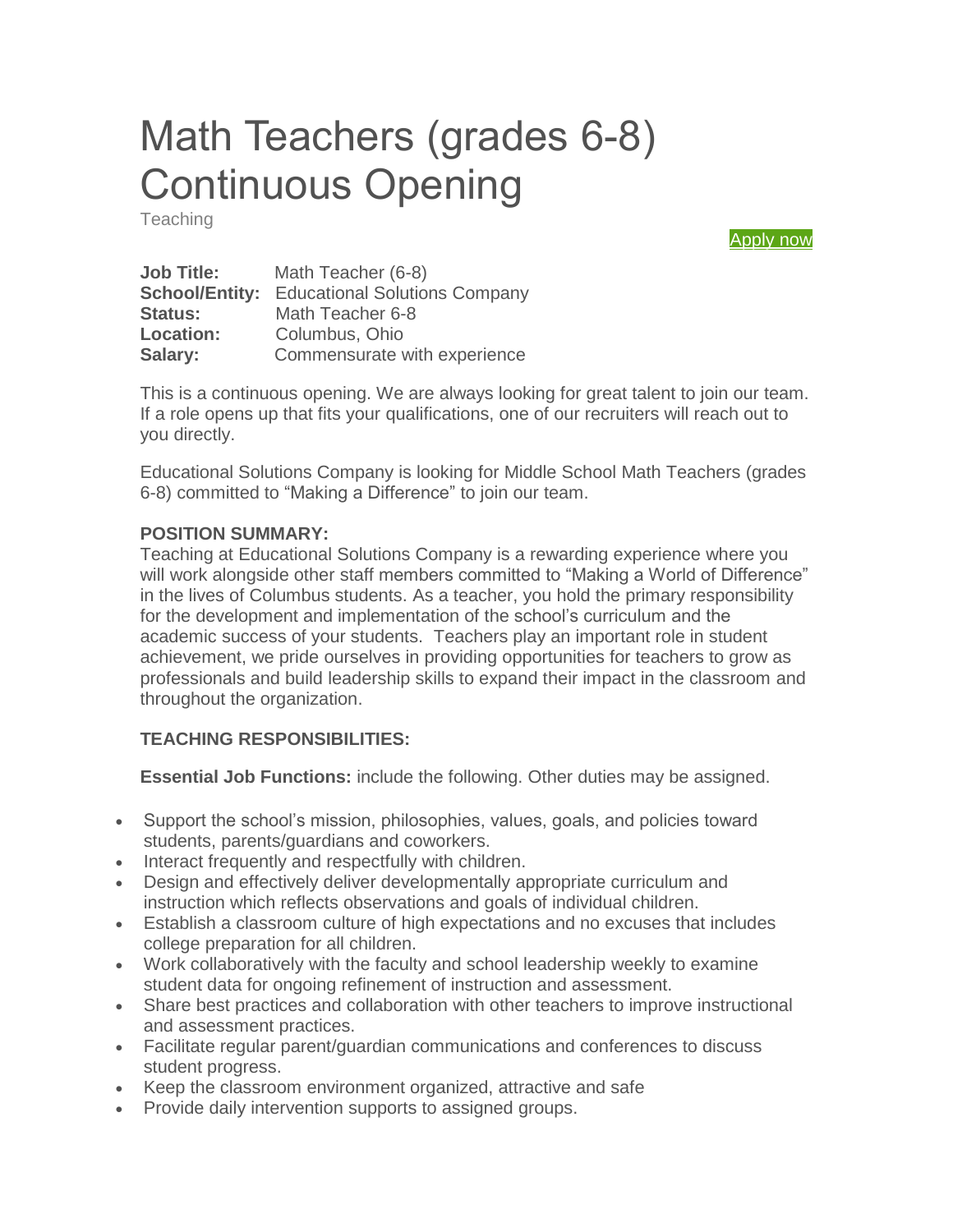### **SKILLS AND CHARACTERISTICS OF A SUCCESSFUL TEACHER:**

- Passionate about education and our mission to "Making a Difference"
- Passionate and dedicated to ensuring each student finds success in learning
- Highly qualified in content area and/or grade level
- Maintain a professional and no excuses attitude
- Receptive to feedback and desire to evolving professionally to implement research-based, best practices in educating students living in urban environments
- Has the work ethic and desire to go above and beyond
- Uses data to drive instruction and uses the information to inform and adjust instructional decisions
- Differentiates instruction based on individual student needs
- Has a willingness to work in and out of the classroom to increase student achievement
- Highly organized and able to balance the demands of teaching, professional development, after school responsibilities, committee memberships and their personal life.
- Team player and enjoys working in a strong collaborative environment. Candidate will understand that we succeed collectively as a school team; therefore, working together and constantly motivating one another facilitates each team member to attain their personal best.

### **EDUCATION & EXPERIENCE:**

• Bachelor's degree

 $\bullet$ 

 Valid OH teaching certificate/license or must be in the process of obtaining a valid OH teaching certificate/license in subject area to be taught

### **COMPENSATION & BENEFITS:**

Compensation packages are competitive and commensurate with experience. Educational Solutions Company offers a comprehensive benefit package that includes medical, dental and vision, life and disability coverage. Employees are also eligible to participate in the Ohio STRS or SERS (state retirement system). Employees can voluntarily elect to contribute to Ohio Deferred Compensation.

## **Qualifications**

### **Education**

### **Required**

Required Bachelors in Education in related area or higher degree.